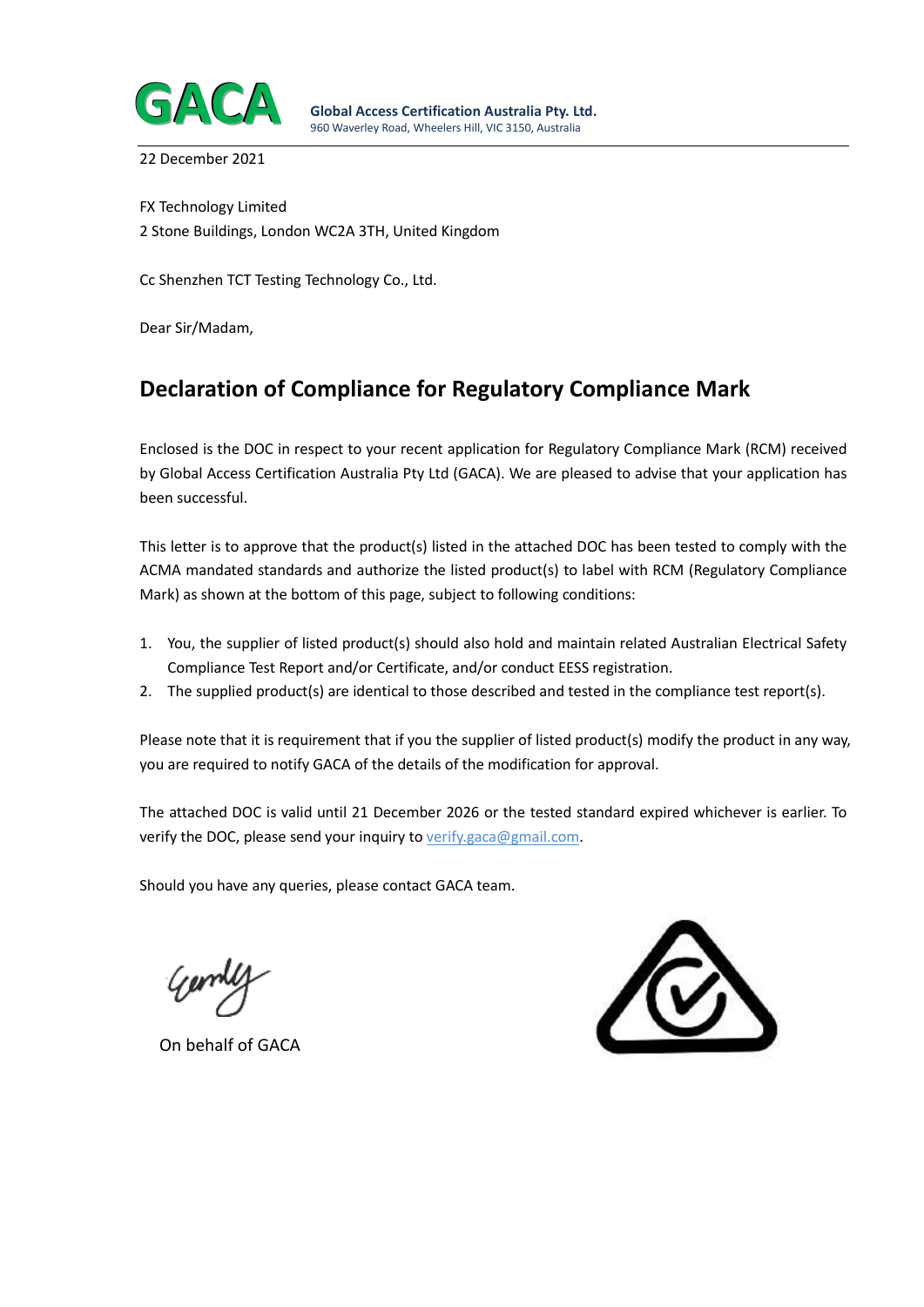# Supplier's declaration of conformity



As required by the following Notices:

- *Radiocommunications (Compliance Labelling - Devices) Notice 2014* made under section 182 of the *Radiocommunications Act 1992*;
- *Radiocommunications Labelling (Electromagnetic Compatibility) Notice 2008* made under section 182 of the *Radiocommunications Act 1992*
- *Radiocommunications (Compliance Labelling – Electromagnetic Radiation) Notice 2014* made under section 182 of the *Radiocommunications Act 1992* and
- *Telecommunications (Labelling Notice for Customer Equipment and Customer Cabling) Instrument 2015* made under section 407 of the *Telecommunications Act 1997*.

### **Instructions for completion**

 *Do not return this form to the ACMA*. This completed form must be retained by the supplier as part of the documentation required for the compliance records and must be made available for inspection by the ACMA when requested.

**Supplier's details** 

TRADING AS **--**

Company Name (OR INDIVIDUAL)

**FX Technology Limited**

Supplier code number

**--**

**OR**

**--**

ABN/ARBN

Street Address (AUSTRALIAN or NEW ZEALAND)

**2 Stone Buildings, London WC2A 3TH, United Kingdom**

## **Authorised RCM Compliance Consultant details**

Company Name (OR INDIVIDUAL)

**Global Access Certification Australia Pty. Ltd.**

TRADING AS -

Street Address (AUSTRALIAN or NEW ZEALAND)

**960 Waverley Road, Wheelers Hill, VIC 3150, Australia**

ACMA supplier code number

(issued by the ACMA prior to 1 March 2013)

**--**

**OR**

ACN/ARBN

**611 807 802**